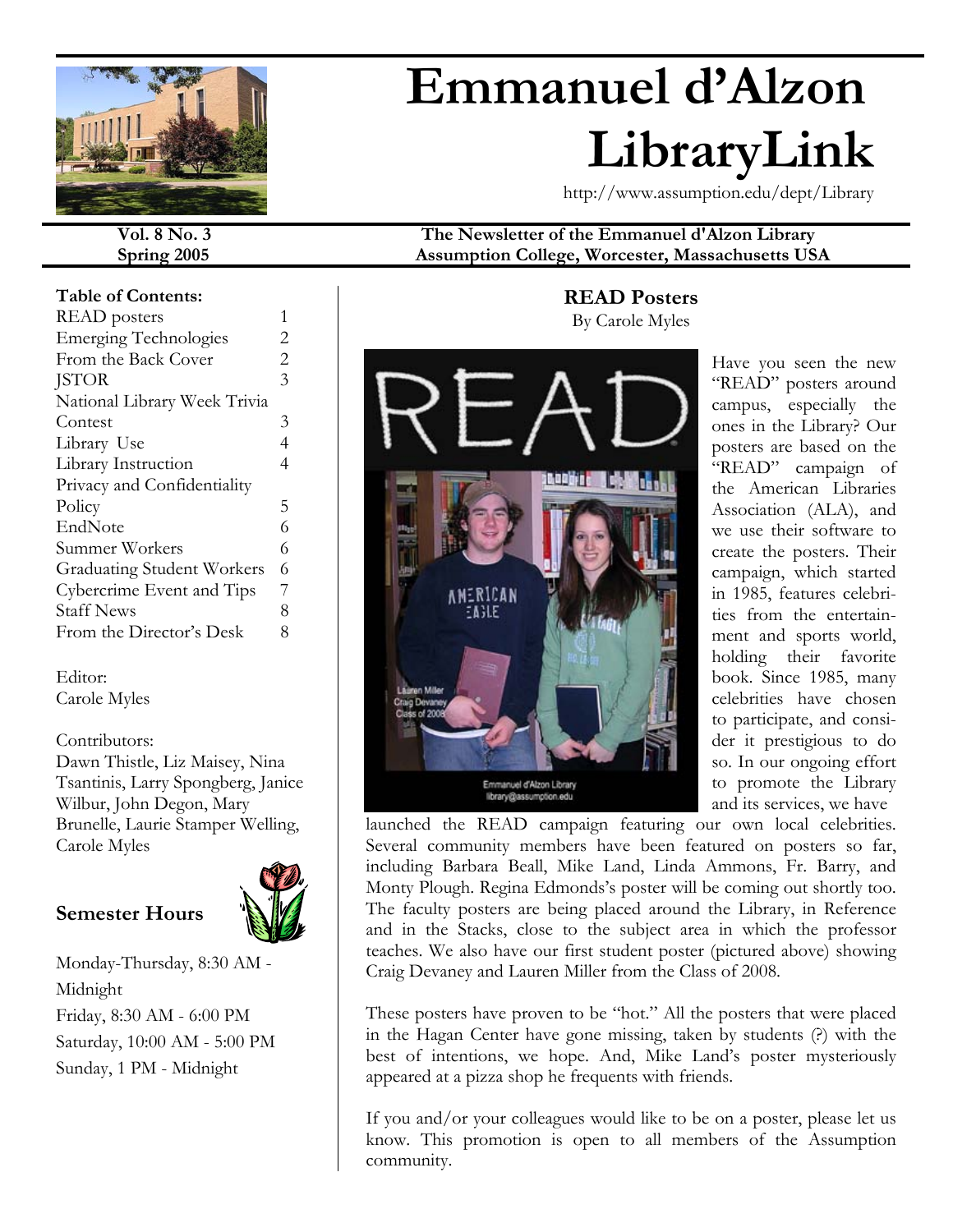# **Emerging Technologies & Libraries**  By Carole Myles

A program funded by a grant from the Gates Foundation and administered by the Massachusetts Board of Library Commissioners and the Central Massachusetts Regional Library System was held on April 26 at the CMRLS office in Shrewsbury. The workshop covered several emerging technologies, including these two from Google.

**[Google Desktop](http://desktop.google.com/)** – Google Desktop is a downloadable deskbar that enables you to search your computer. It differs from your operating system search tool in that it indexes all your files **and** email, which makes information retrieval comprehensive and extremely fast, much faster than the Windows or MAC utility. When you search using Google on the Web, your desktop results will be at the top of the result list. To get started, download the software from <http://desktop.google.com/> *Suggestion:* Don't check the box to send Google any statistics if you're concerned about your privacy.

**[Google Scholar](http://scholar.google.com/)** – This is a federated search engine which searches across databases and catalogs and links the patron to the full text article, no matter where it resides. According to the Google Scholar Web site, Scholar finds "articles from a wide variety of academic publishers, professional societies, preprint repositories and universities, as well as scholarly articles available across the web." *Caveat:* Many of the articles are not free. To test drive this federated search engine, follow this link: [http://scholar.google.com/.](http://scholar.google.com/)

# **From the Back Cover**

By Nina Tsantinis and Liz Maisey

Over 100 new books have arrived since our last newsletter. Here is a peek at some of our new titles.

# **The Island at the Center of the World by Shorto Russell**

"*The Island at the Center of the World* ranks among the best books ever written about New Amsterdam, the Dutch settlement on Manhattan that would become New York City. Shorto's prose is deliciously rich and witty, and the story he tells—drawing heavily on sources that have only recently come to light—brings one surprise after another. His rediscovery of Adriaen van der Donck, Peter Stuyvesant's nemesis, is fascina-ting." — Edwin G. Burrows, coauthor of *Gotham: A History of New York City to 1898*, winner of the Pulitzer Prize for History.

### **Degrees Kelvin: A Tale of Genius, Invention and Tragedy by David Lindley**

"Lord Kelvin had one of the greatest scientific minds of the 19th century and Degrees Kelvin is a first rate biography of him and his world." — John Steele Gordon, author of *A Thread Across the Ocean*.

# **Truth and Tolerance by Joseph Cardinal Ratzinger**

"Is truth knowable? If we know the truth, must we hide it in the name of tolerance? Cardinal Ratzinger engages the problem of truth, tolerance, religion and culture in the modern world." — From the Preface.

#### **More Matrix and Philosophy: Revolutions and Reloaded Decoded edited by William Irwin**

"This book is proof, if any were needed, of the relevance of philosophy to life. It shows the many ways in which philosophical thought can deepen and enlighten popular culture." — John Lachs, author of *A Community of Individuals.*

#### **When I was Puerto Rican by Esmeralda Santiago**

"A joyful tribute to the island of her childhood. Santiago is a welcome new voice, full of passion and authority." — *Washington Post Book World.* 

#### **The Poetry of John Paul II: Roman Triptych, Meditations translated by Jerzy Peterkiewicz**

"One of the highlights of this trio of poems is Pope John Paul II's reflection on his own successor and the upcoming conclave in Rome in the second poem. In the first and last poems, he focuses on God as the origin and end point of all creation." — Amazon.com book description. **(cont. on p. 7)**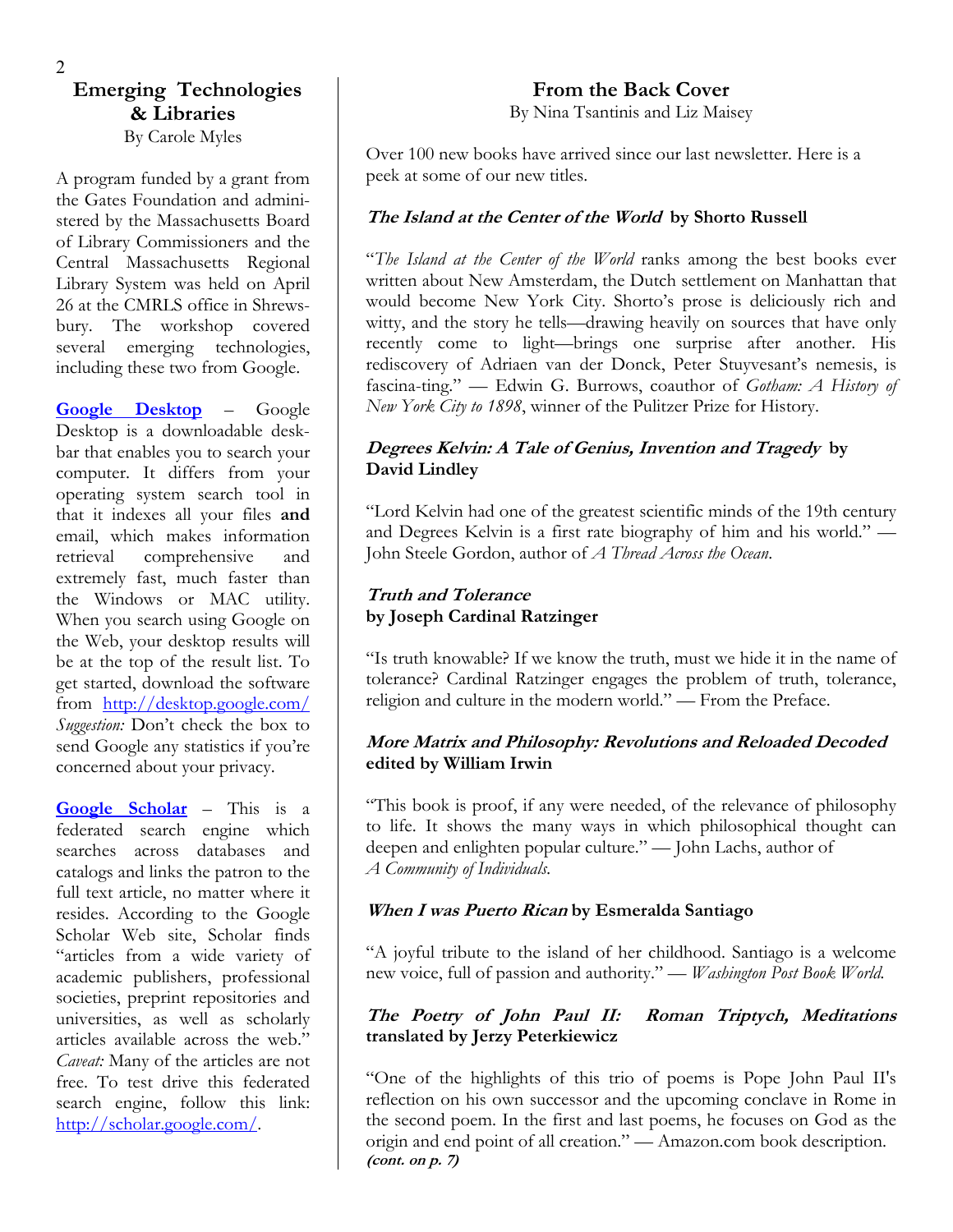# **JSTOR: Older Scholarly Journals In Full Text**

By Larry Spongberg

Past experience may have shown you that articles from older journals usually have to be found in hard copy or requested from other libraries through interlibrary loan. Although this situation remains true in the majority of cases, a growing number of such articles may be accessed through the JSTOR database. Until recently, however, searching for topics within JSTOR was a cumbersome and frustrating process.

topic searching within JSTOR is now much more intuitive. Research assignments in subjects such as anthropology and history can benefit from resources found in JSTOR.

To access this database:

- Go to the Library home page.
- Click on "Databases / Indexes"
- Scroll down and click on "Databases A-Z," found on the
- near the top of the next screen. **(For the answers, see page 5.)**
- Choose "JSTOR."
- Click on "Search."
- Type your desired search in the search box. (If you are familiar with the older search engine, you no longer have to scroll down and make choices before entering a search. This feature remains available as an "advanced search" option.)

any needed assistance in using JSTOR or any of our other databases.

#### **National Library Week Trivia Contest**  By Liz Maisey

One way the Emmanuel d'Alzon Library celebrated National Library Week (April 10-16) was to hold a Trivia Contest. The goal was to have some fun, and to help remind our students of our online databases and how they can help with many types of questions. Students were sent entry forms in the mail that contained five questions on various topics and a hint to use the databases Lexis-Nexis and xreferplus, both found on the Library's Databases/Indexes page.

Each person who entered received a highlighter, and then anyone who got all of the questions correct was entered into our drawing for the grand prize. The grand prize was a gift basket filled with goodies, such as an Assumption College t-shirt, candy, an Assumption cup, a message board, and a gift certificate to the bookstore, plus many other items.

We received over 30 entries and most of the entries had all correct answers. The winner was Allison Smith, Class of 2006. For all of you Thanks to a new search engine, who may have missed the questions, here they are. See how you can do.

> 1. What fort did Benedict Arnold plot to turn over to the British during the Revolutionary War?

> 2. What was the code name for the project to develop the atomic bomb in the United States during World War II?

> 3. What was the *Final Jeopardy* **correct question** that Ken Jennings missed in his final appearance?

on the left side of the screen 4. Who is the author of *Woman Hollering Creek and Other Stories*, published<br>in 1991?

Lower left of the screen.  $\begin{vmatrix} 5. \end{vmatrix}$  Jane Hitchcock, speaker at our National Library Week forum, is • Choose "J" from the alphabet director of what cyber crime organization?



# **Library Hours for the End of the Semester**

SUNDAY, MAY 1 1 PM – MIDNIGHT MONDAY, MAY 2 8:30 AM – MIDNIGHT  $TUESDAY - THURSDAY, MAY 3-5$  8 AM  $-2$  AM FRIDAY, MAY 6 8 AM – MIDNIGHT SATURDAY, MAY 7 10 AM – 7 PM SUNDAY, MAY 8  $11 \text{ AM} - 2 \text{ AM}$ MONDAY, MAY 9 8 AM – 2 AM Don't hesitate to ask a librarian for TUESDAY, MAY 10 8 AM – 4:30 PM WEDNESDAY – FRIDAY, MAY 11-13 8:30 AM – 4:30 PM WEDNESDAY – FRIDAY, MAY 11-13

# **ENJOY YOUR SUMMER!**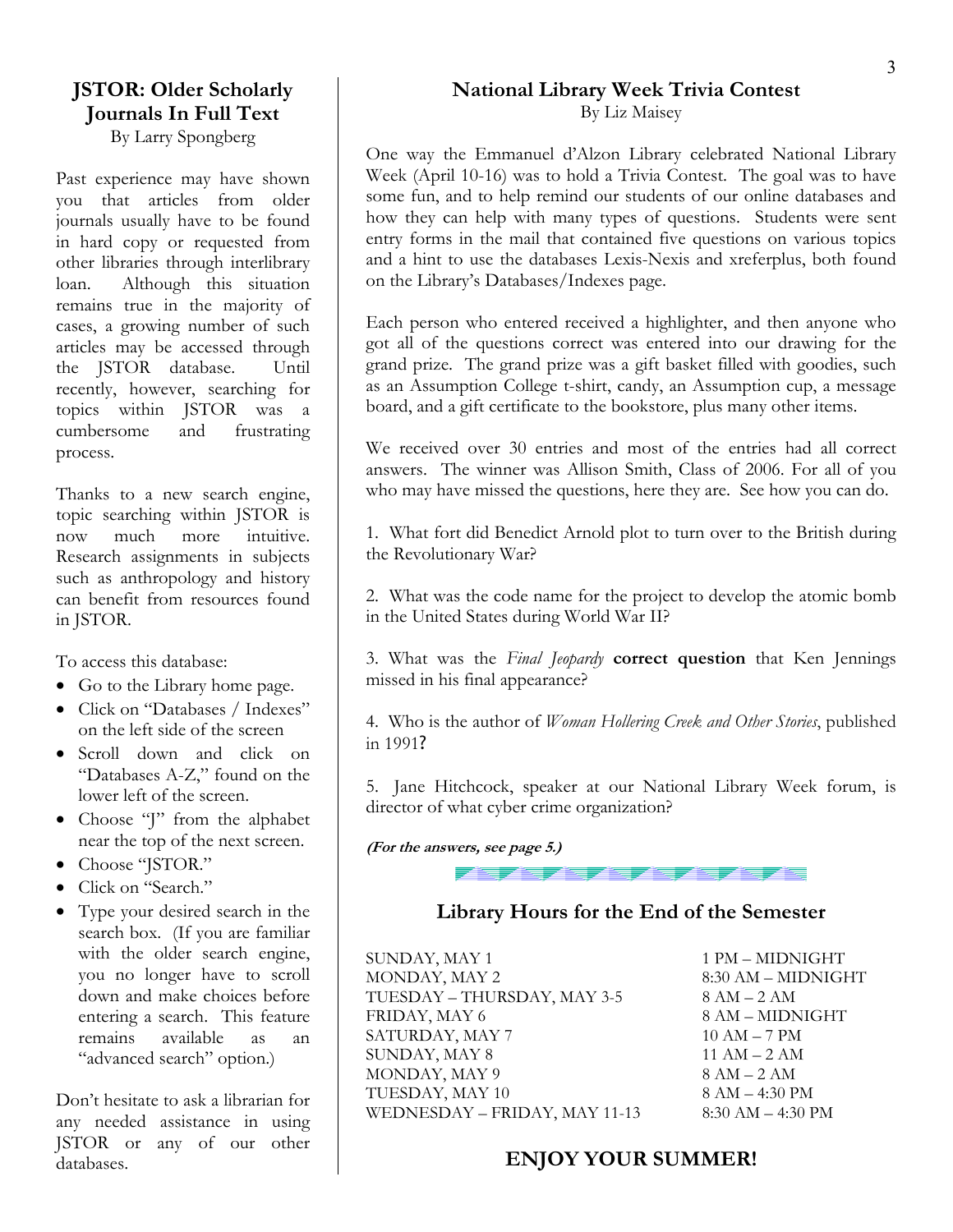**Library Use – Please Respect the Space and Each Other!!!** 

By Janice Wilbur

#### **Food and Beverages**

The Library staff has established food and beverage guidelines to aid in



the preservation and care of library materials and electronic equipment, to maintain a pest free environment, to reduce litter, and to ensure a safe, clean environment in which to study, socialize, and learn. Food and drink in the d'Alzon library is limited as follows:

-Drinks are allowed in spill proof, covered containers only.

-No food is allowed in the Library. (Exceptions are staff areas, and at special events as determined by the Library Director.)

Please carry out any containers that you have carried in.



#### **Cell Phones**

Patrons are asked to set their cell phones, audible pagers and similar devices to vibrate when entering the D'Alzon Library. Patrons using cell phones are asked to leave the library for the duration of the call.

#### **Library Instruction on the Rise**  By John Degon

Library instruction is a core service in all academic libraries. Whether simply giving tours or working with faculty in cooperative information literacy instruction, academic librarians always assume a teaching role within their institutions. Librarians at Assumption are no exception. The faculty keeps the librarians busy with instruction requests throughout each semester. The increasing number of presentations delivered speaks well of the program's success.

The instruction librarians prepared and delivered a record number of sessions to a record number of students during 2004-2005. The number of classes increased by 17% this year, from 63 to 74. There was a 35% increase from 2002-2003 when we taught only 55 classes. We served 1,165 students this year, compared to 1,065 last year and 828 students the previous year.

The increase is due in part to better publicity of the program. We sent out email promotions to all faculty members prior to the start of fall and spring semesters. We followed this up with reminders two weeks into each semester. We also targeted professors teaching required freshmen courses: English Composition, ENG130, and The Bible, THE100. Increase is also due to word of mouth. Many professors told us that they booked sessions based on recommendations of colleagues whose students benefit from instruction.

The introductory English and Theology courses are targeted because first year students in particular need an introduction to library services and resources. d'Alzon Library is the first academic library that most students have used. Many are accustomed to public or high school libraries. One of the biggest adjustments users make is to the level of autonomy they have in an academic library. Librarians tend to meet most patron questions with additional questions. The librarian will then advise users how best to search for the answer. Their goal is to help patrons become independent users and information navigators.

Some of the English faculty realized the benefits of scheduling their students for two instruction sessions. There are many tools and services for even the beginning library user. Fifty minutes of explanation and demonstration will make no one an expert library user. Multiple sessions allow a group of **(cont. on p. 5)** 

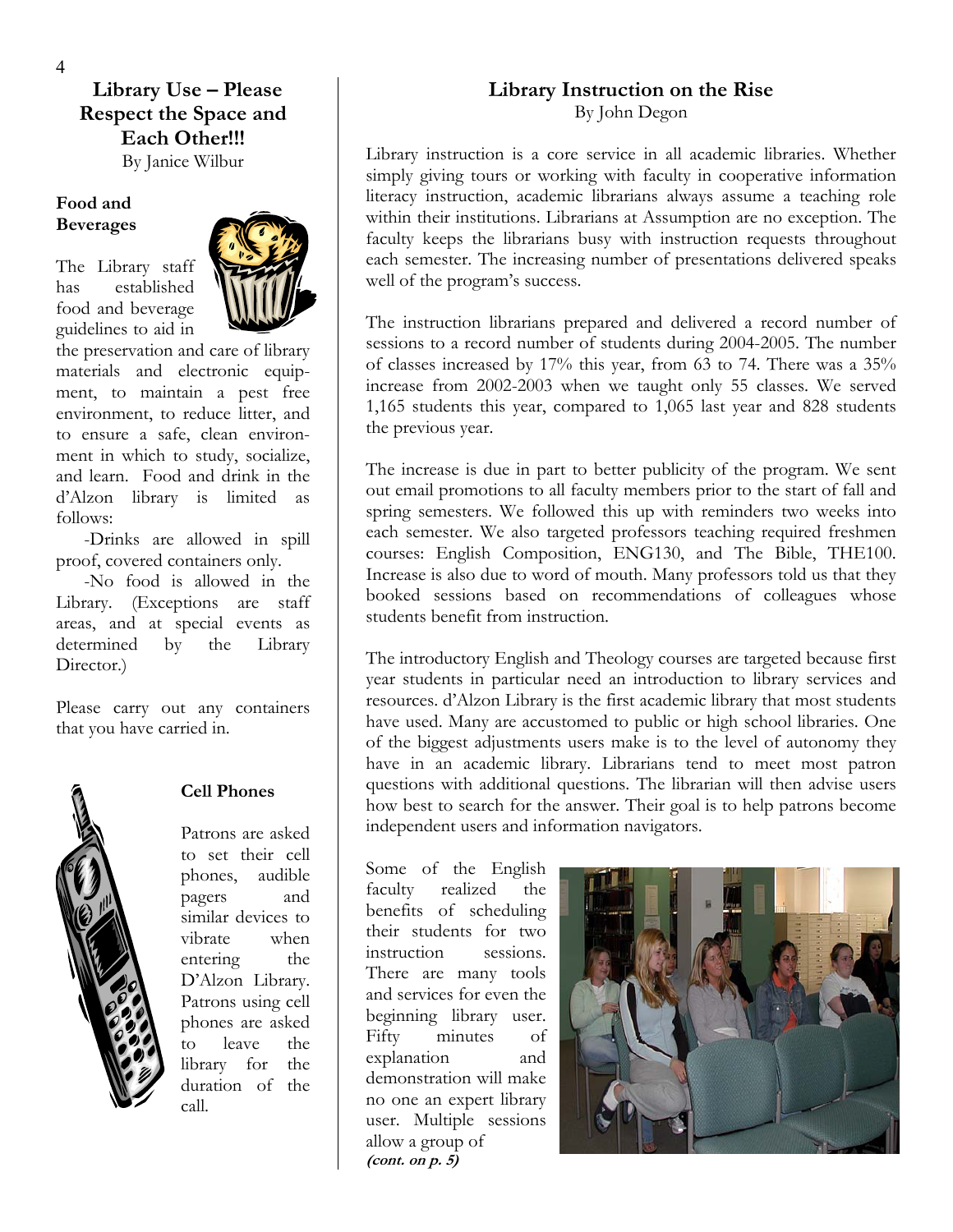#### **(Library Instruction, cont. from p. 4)**  students to return to the library or to use an electronic classroom for a less structured session. Students begin searching for information on their chosen topics while the librarian and faculty member are available to answer questions and offer advice.

The students and faculty both report benefits after having attended a library instruction class. Professors often report having learned something new about a Library database or other resource. Students report learning about various tools and services new to them, including the Library catalog, interlibrary loan, and location of materials in the library.

Besides collecting data from session evaluations, librarians gauge instruction success through various informal measures. Immediate feedback comes from students' questions and interaction during and after instruction. Students will also return to the reference desk hours or days after instruction looking for additional assistance. It is also possible to look at the use of various Library materials and link them to particular instruction sessions. This is especially true with specialized print materials that do not often leave the Library but suddenly appear repeatedly on tables and re-shelving carts.

The staff will be scheduling bibliographic sessions for the fall semester beginning in June. Call the reference desk at 508-767-7273 to get first pick of dates.

# **d'Alzon Library Privacy and Confidentiality Policy**

By Janice Wilbur

The Library staff of the Emmanuel d'Alzon Library protects the privacy of library users. The library staff endorses the Code of Ethics of the American Library Association that states "We protect each library user's right to privacy and confidentiality with respect to information sought or received, and resources consulted, borrowed, acquired or transmitted."\* Law prohibits the staff from giving out any information regarding a patron's library account to ANY other person, regardless or their status or identity, without a subpoena, search warrant or court order.

We would like to take this opportunity to clarify our policy of patron privacy rights. In a library setting users have the right to inquire about any information without having others question or examine them. They should know that their personal information, including borrowing, interlibrary loan requests, reference interactions, database searches, and Web site visits will neither be discussed nor stored for any reason.

Circulation information includes the patron's name, address, phone and email address, materials currently checked out, and/or items a patron has requested. Unpaid fees are also tracked. Unless fees are unpaid or books are not returned, each circulation transaction is deleted when the material is returned. Patron records are deleted when the patron permanently leaves Assumption College.

The Library staff will only use the patron information for the enforcement of Library rules or for resolving research inquiries. No patron information, including currently checked out material, will be discussed with any person. The Library will contact a person if material they have out on loan is needed by someone. The name of the person who has the material checked out will not be given to anyone else. The only exception to this rule will be Reserve Material that is taken out and not returned, thus denying usage to the rest of the class.

Visit our Library Web site to see our posted [privacy policy.](http://www.assumption.edu/dept/library/resources/privacypolicy.html)

\*Code of Ethics of the American Library Association, 1995.

不要 不要 不要 不要

**Answers to the National Library Week Trivia Contest on page 3.** 

- 1. Westpoint
- 2. Manhattan Project
- 3. What is H & R Block?
- 4. Sanda Cisneros
- 5. "WHOA" Working to Halt Online Abuse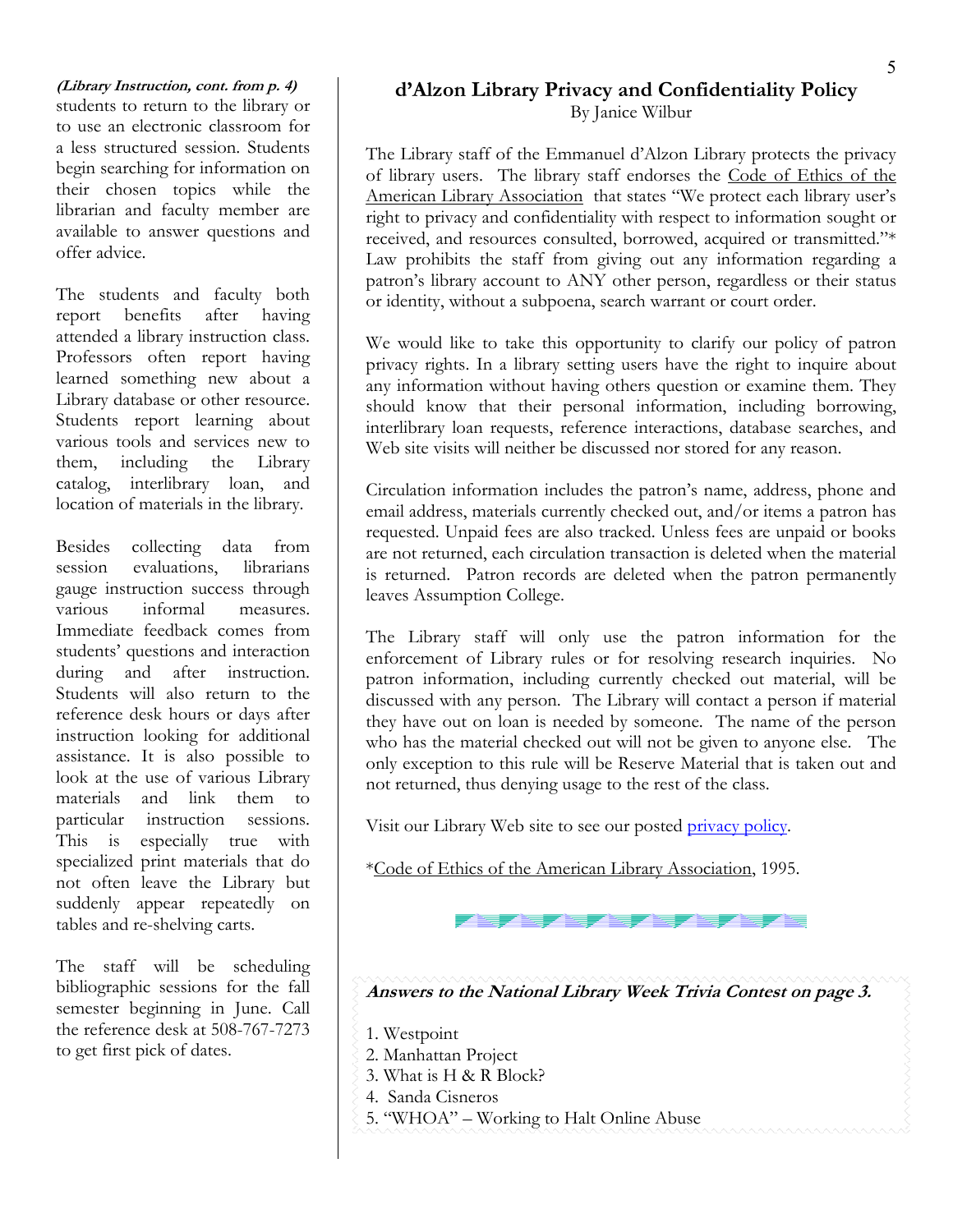

# **EndNote**

# **Management Software with**  the Library Catalog

By Laurie Stamper Welling

Are you currently using EndNote to manage citations from journal articles and books? Did you know that you can configure your computer to export citations from the library catalog into an EndNote file? You can also connect directly to the library catalog via the EndNote application. As your systems librarian, I can help you load two custom configuration files on your computer so that you can take advantage of these features. You may contact me via phone at x7136 or email at [lstamper](mailto:lstamper@assumption.edu) [@assumption.edu.](mailto:lstamper@assumption.edu) For more information about EndNote, please see [http://](http://www.endnote.com/eninfo.asp) [www.endnote.com/eninfo.asp](http://www.endnote.com/eninfo.asp).

# **Summer Workers in the Library**  By Janice Wilbur

**Alternative Actions** 

The d'Alzon Library is very happy to announce that five undergraduate students will be working with us this summer. They are Jaclyn Carriveau '07, Jason Crotty '07, Justin Dick '07, Chelsea Dill '09, and Ashley Dill '08.

We look forward to working with all five students this summer when we will be involved with numerous projects to catch up with 2004- 2005 and plan for 2005-2006.

#### **Graduating Student Workers**

By Janice Wilbur

The d'Alzon Library is losing eight valued members of our working student staff. These students will be graduating from Assumption College on Saturday, May 14. Many thanks for their contribution of time and effort to the running of the Library over the last few years. The Using EndNote Citation and effort to the running of the Library ov<br> **Lang agency of Software with** student workers and their years of service are:

| Angela Ouimet   | 2 years |
|-----------------|---------|
| Jennifer Clarke | 1 year  |
| David Webb      | 2 years |
| Sean Bedard     | 4 years |
| Kara Regine     | 4 years |
| Alecka Kress    | 4 years |
| Jill Amicangelo | 4 years |
| Erin Marshall   | 4 years |
| Greg Jackman    | 4 years |

Here are some remarks from our graduating seniors about their experience working in the Library.

"I believe that working at the Library is one of the best jobs for a student to have on campus. The hours have always been flexible and we were always allowed to work on homework or anything else after our duties were completed. By working at the Library, I acquired a lot of knowledge that has helped me with my school work." – Greg Jackman

"The two years that I've spent working at the Library has been a tremendous help for my journey at Assumption College. It really helps me grow as a person in various aspects of my life. I've been able to improve my communication skills and have developed my listening capacity while working at the Library. It was also a joy to share my own time, presence and effort in serving the college through working at the library. That was an experience I would never regret having it and am really proud being part of the Library student staff for two years. I'm really grateful for all the staffs for their patience in training me and helping me to be a good and responsible worker." – Rocelo Villarosa (returning home to the Philippines)

"The Library was a great place to complete homework, earn a few bucks, or sip on a warm beverage (so long as it was in the proper cup). But seriously, the Library has been an excellent resource for me during my stay at Assumption College. Besides earning money to help keep me financially sound, it was most rewarding for me to contribute to my classmates to help them with their studies. But, perhaps the greatest reward the Library gave me was the friends that I will cherish forever." – David Webb

We will miss having these students as part of our team and wish them well as they go out into the world beyond Assumption College.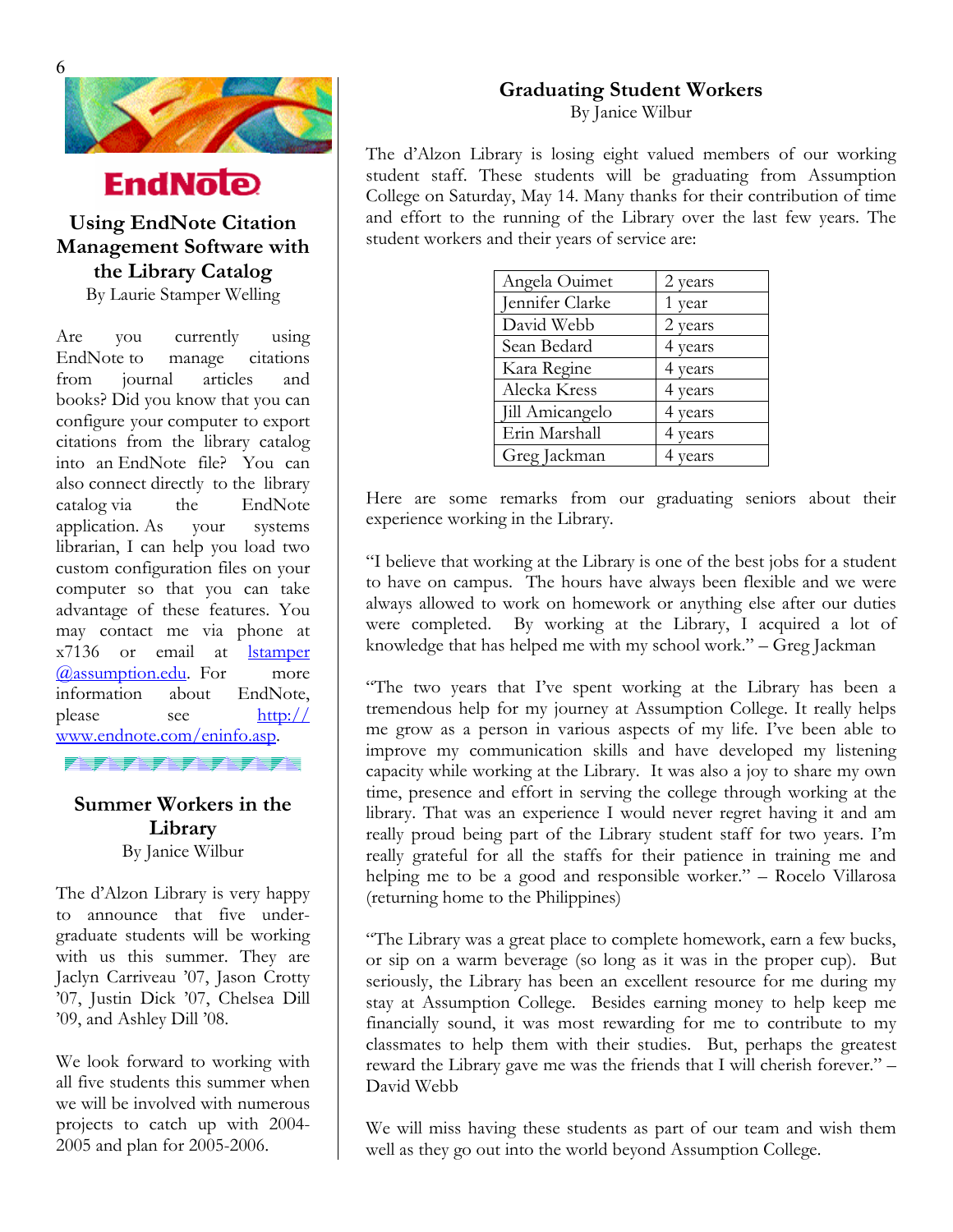#### **(Back Cover, cont. from p. 2)**

#### **Over the edge of the world: Magellan's terrifying circumnavigation of the globe by Laurence Bergreen**

"In 1519, Magellan, five ships, and more than two hundred men set sail from Spain to find a water route to the Spice Islands. Despite suffering starvation, disease, torture, and death, they discovered the passageway known today as the Strait of Magellan. Bestselling author Laurence Bergreen takes readers on a spellbinding voyage as he interweaves a variety of candid, first-person accounts, some previously unavailable in English." — Amazon.com

#### *Anti-Americanism* **by Jean Francois Revel; translated by Diarmid Cammell**

**EXECUTE: WE VALUATE:** With cyberstalking.<br>
"Angered by the assault against a nation he knows and admires, the distinguished French intellectual Jean-Francois Revel has come to America's defense in "Anti-Americanism," a biting and erudite book that (paradoxically, given his country's specially vehement attacks on the U.S. and its policies) spent several weeks late last year on top of France's best-seller list." — Amazon.com

#### *Pocahontas, Powhatan, Opechancanough: three Indian lives changed by Jamestown* **by Helen C. Rountree**

"Writing from an ethnohistorical perspective that looks as much to anthropology as the written records, Rountree draws a rich portrait of Powhatan life in which the land and the seasons governed life and the English were seen not as heroes but as *Tassantassas* (strangers), as invaders, even as squatters." — Amazon.com

# **A Cybercrime Event and Tips on How to Stay Safe Online**

#### By Carole Myles



In recognition of National Library Week (April 10-16), the Worcester Area Cooperating Libraries, the Colleges of Worcester Consortium, and the Emmanuel d'Alzon Library at Assumption College sponsored an event about cybercrime on Tuesday evening, April 12. The event was held at the Emmanuel d'Alzon Library. Jayne Hitchcock (pictured at left), a nationally recognized expert on cybercrime, spoke about "Net Crimes and Misdemeanors," the title of her book on the subject. Ms. Hitchcock is the head of an organization called [Working to Halt Online Abuse](http://www.haltabuse.org/)  [\(WHOA\),](http://www.haltabuse.org/) which lobbies for tougher laws and gives victims (the group

estimates that two-thirds of them are women) guidance on how to deal

Here are some tips on how to keep yourself and your loved ones safe online, taken from Ms. Hitchcock's WHOA Web site.

- **Select a gender-neutral username, email address, etc.** Avoid anything cute, sexual, diminutive, or overtly feminine.
- **Keep your primary email address private**. Use your primary email address ONLY for people you know and trust.
- **Get a free email account** and use that for all your other online activity. Make sure you select a **gender-neutral username** that is nothing like anything you've had before. There are many, many free email providers, such as **Hotmail**, and **Yahoo!**. We suggest that you do a search using your favorite search engine and choose the email provider that best suits your own needs.
- **Don't give out information simply because it is requested**. Countless web sites ask you to give them your full name, date of birth, address, phone number, email address, etc. when you might just want to search their catalogs or read messages on a discussion forum. Give as little information as possible, and if they insist on information that doesn't seem justified, leave to go elsewhere. Some people give false information at such sites, especially if they don't plan to return in the future. Be especially cautious of "profiles" and "directory listings" for instant messaging programs or web sites.
- Lurk in a new forum to learn local customs. Read mailing list or discussion board postings for a week or more without responding or **(Cont. on p. 8)**